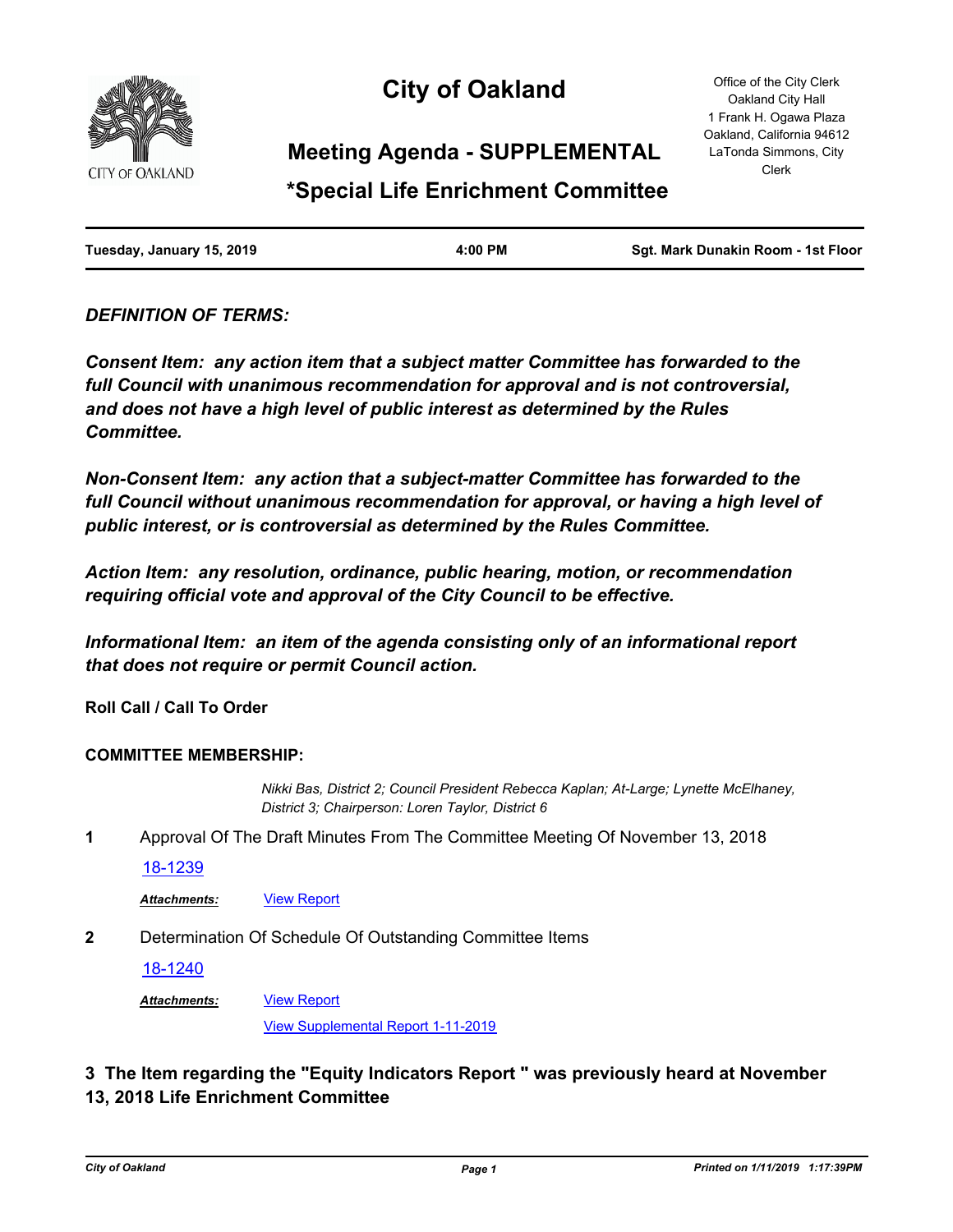Subject: Updates On The Department Of Violence Prevention From: Office Of The City Administrator Recommendation: Receive An Information Report On Updates From The Office Of The City Administrator On The Implementation Of Ordinance Number 13451 C.M.S., Which Established The Department Of Violence Prevention On Ending The Epidemic Of Violent Crime In Oakland And Healing Trauma In Impacted Communities **4** [18-1214](http://oakland.legistar.com/gateway.aspx?m=l&id=/matter.aspx?key=29641)

#### [View Report](http://oakland.legistar.com/gateway.aspx?M=F&ID=1ba26b29-fcda-413e-b932-f61e8f62f1c9.pdf) *Attachments:*

### [View Supplemental Report 1-11-2019](http://oakland.legistar.com/gateway.aspx?M=F&ID=1a0c2ff1-8366-4b62-b451-dc494075ab6d.pdf)

Subject: Naming Unnamed Road Oscar Grant Way From: Councilmember Brooks and Councilmember Kaplan Recommendation: Adopt A Resolution Naming The Unnamed Road (37.7774628, -122.224452) On The West Side Of The Fruitvale Bart Station Between 33rd Avenue And 35th Avenue, "Oscar Grant Way", Per The Process Established By Res. No. 77967 C.M.S. **5**

[18-1193](http://oakland.legistar.com/gateway.aspx?m=l&id=/matter.aspx?key=29620)

## *Attachments:* [View Report](http://oakland.legistar.com/gateway.aspx?M=F&ID=93f8ecf3-2331-4c1b-8f38-3d711a23e6f8.pdf)

## *Legislative History*

12/6/18 \*Rules & Legislation **Committee** Scheduled to the \*Finance & Management **Committee** *This item was scheduled to be heard at the first Finance and Management and Life Enrichment Committee in January 2019 upon approval of calendar.*

Subject: Park And Recreation Area Use Regulation Amendments From: Parks, Recreation & Youth Development Recommendation: Adopt An Ordinance Amending Chapter 12.64 Of The Oakland Municipal Code, Park And Recreation Area Use Regulations, Section 12.60.020 Of The Oakland Municipal Code, Bicycle Operation Rules-Violations-Penalty, And Section 1.28.020 Of The Oakland Municipal Code, Violations As Infractions, To Make Various Changes To Park Rules And Signage; And Determining That The Actions Authorized By This Ordinance Are Exempt From CEQA **6** [18-1058](http://oakland.legistar.com/gateway.aspx?m=l&id=/matter.aspx?key=29487)

[View Report](http://oakland.legistar.com/gateway.aspx?M=F&ID=207bfb05-2f0c-4782-b8db-774eb84b2714.pdf) *Attachments:*

[View Supplemental Report 1-11-2019](http://oakland.legistar.com/gateway.aspx?M=F&ID=d3fdb86f-1119-4ca4-8543-06a53532af4f.pdf)

## *Legislative History*

10/25/18 \*Rules & Legislation **Committee** Scheduled to the \*Life Enrichment **Committee** *There was a title change read into record.*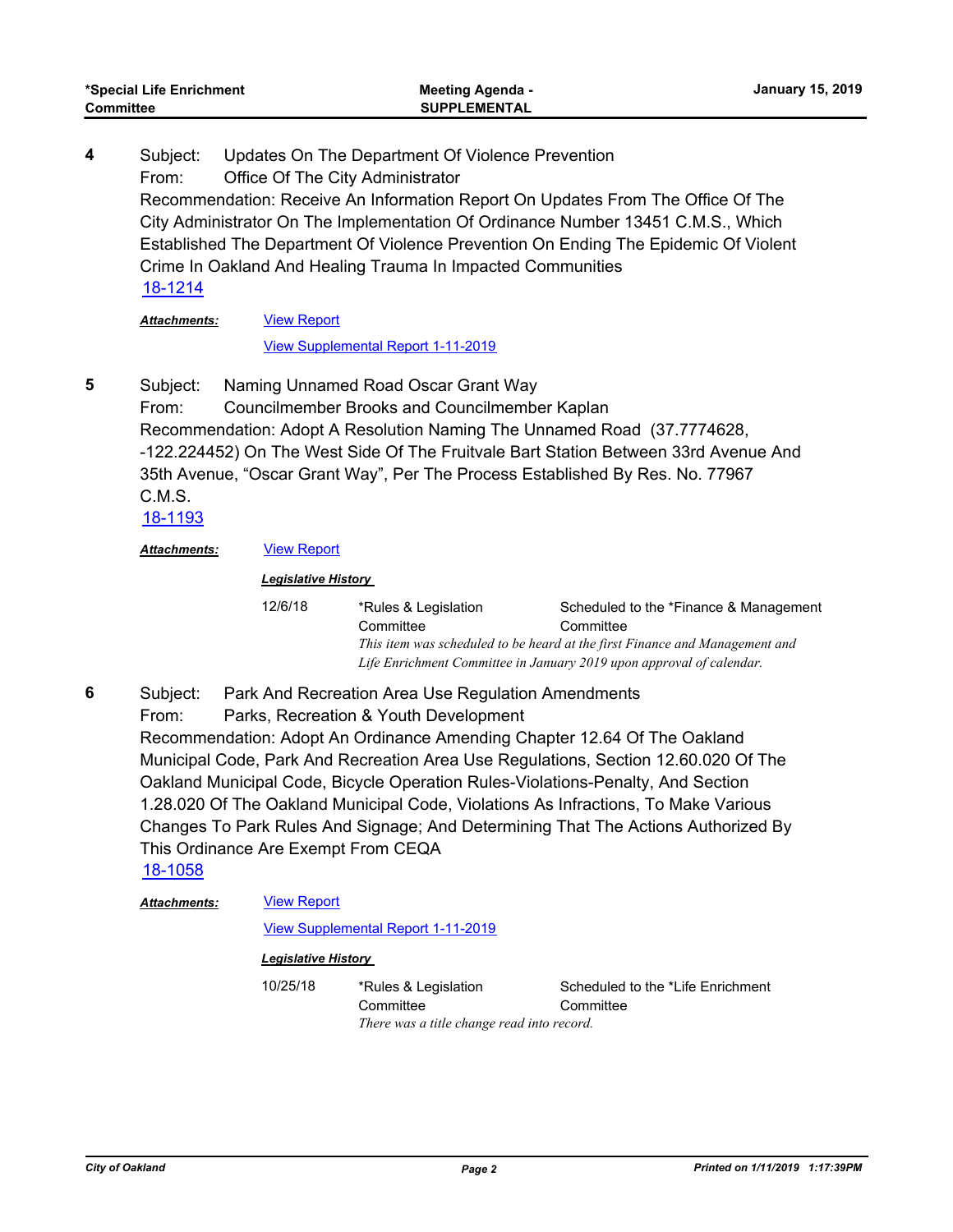| *Special Life Enrichment<br><b>Committee</b> |                                                                                                                                                                                                                                                                                                                                                                                                                                                                                                                                                                                                                                                                                                                                                    | <b>Meeting Agenda -</b><br><b>SUPPLEMENTAL</b> |                                                                                                                                                                                                         | <b>January 15, 2019</b>                                                                                                                                                                                                                                                                        |  |
|----------------------------------------------|----------------------------------------------------------------------------------------------------------------------------------------------------------------------------------------------------------------------------------------------------------------------------------------------------------------------------------------------------------------------------------------------------------------------------------------------------------------------------------------------------------------------------------------------------------------------------------------------------------------------------------------------------------------------------------------------------------------------------------------------------|------------------------------------------------|---------------------------------------------------------------------------------------------------------------------------------------------------------------------------------------------------------|------------------------------------------------------------------------------------------------------------------------------------------------------------------------------------------------------------------------------------------------------------------------------------------------|--|
|                                              |                                                                                                                                                                                                                                                                                                                                                                                                                                                                                                                                                                                                                                                                                                                                                    | 11/13/18                                       | *Life Enrichment Committee<br>2019 with direction to:<br>• Make sure the new signage in in the packet for the<br>next committee<br>instruments and<br>• Bringing back park rangers for code enforcement | Continued to the *Special Life Enrichment<br>Committee<br>The Committee continued this item to the first committee meeting in January<br>• Edit a typo under section 12.64.300 Subsection G, removing "of the director"<br>•How to measure the "100 foot" distance of non-amplified sound from |  |
| <b>S7</b>                                    | <b>OPL Resolution For Purchase Authorization And Waiver</b><br>Subject:<br>From:<br>Oakland Public Library<br>Recommendation: Adopt A Resolution Rescinding Resolution No. 68254 C.M.S And<br>Authorizing The City Administrator To Purchase Oakland Public Library Materials And<br>Specialized Services Necessary To Facilitate And Support Staff In Lending Materials To<br>Library Patrons, Such As Books, E-Books, DVDS, Newspapers, Periodicals, Database<br>Subscriptions, Tools, And Toys In An Amount Not To Exceed The Budget Available In<br>Designated Library Funds, For Fiscal Years 2019 Through 2023 And Waiving The<br><b>Competitive Procurement Process For Such Purchases</b><br>18-1222<br><b>View Report</b><br>Attachments: |                                                |                                                                                                                                                                                                         |                                                                                                                                                                                                                                                                                                |  |
|                                              |                                                                                                                                                                                                                                                                                                                                                                                                                                                                                                                                                                                                                                                                                                                                                    | <b>Legislative History</b>                     |                                                                                                                                                                                                         |                                                                                                                                                                                                                                                                                                |  |
|                                              |                                                                                                                                                                                                                                                                                                                                                                                                                                                                                                                                                                                                                                                                                                                                                    | 1/10/19                                        | *Rules & Legislation<br>Committee                                                                                                                                                                       | Scheduled to the *Special Life Enrichment<br>Committee                                                                                                                                                                                                                                         |  |
| S <sub>8</sub>                               | Subject:<br>Amendment To FY2018-19 Cultural Funding Grants-Approval<br>From:<br><b>Cultural Affairs Department</b><br>Recommendation: Adopt A Resolution Amending Resolution No. 87345 C.M.S., Which<br>Authorized Fiscal Year 2018-19 Grant Agreements For Arts And Cultural Services In<br>Oakland, To Correct The Grantee Name From Grown Women Dance Collective To<br>Dancers' Group And To Correct The Name Of Lotus Bloom To Dancers' Group<br><u>18-1223</u>                                                                                                                                                                                                                                                                                |                                                |                                                                                                                                                                                                         |                                                                                                                                                                                                                                                                                                |  |
|                                              | Attachments:                                                                                                                                                                                                                                                                                                                                                                                                                                                                                                                                                                                                                                                                                                                                       | <b>View Report</b>                             |                                                                                                                                                                                                         |                                                                                                                                                                                                                                                                                                |  |
|                                              | <b>Legislative History</b>                                                                                                                                                                                                                                                                                                                                                                                                                                                                                                                                                                                                                                                                                                                         |                                                |                                                                                                                                                                                                         |                                                                                                                                                                                                                                                                                                |  |
|                                              |                                                                                                                                                                                                                                                                                                                                                                                                                                                                                                                                                                                                                                                                                                                                                    | 1/10/19                                        | *Rules & Legislation<br>Committee                                                                                                                                                                       | Scheduled to the *Special Life Enrichment<br>Committee                                                                                                                                                                                                                                         |  |